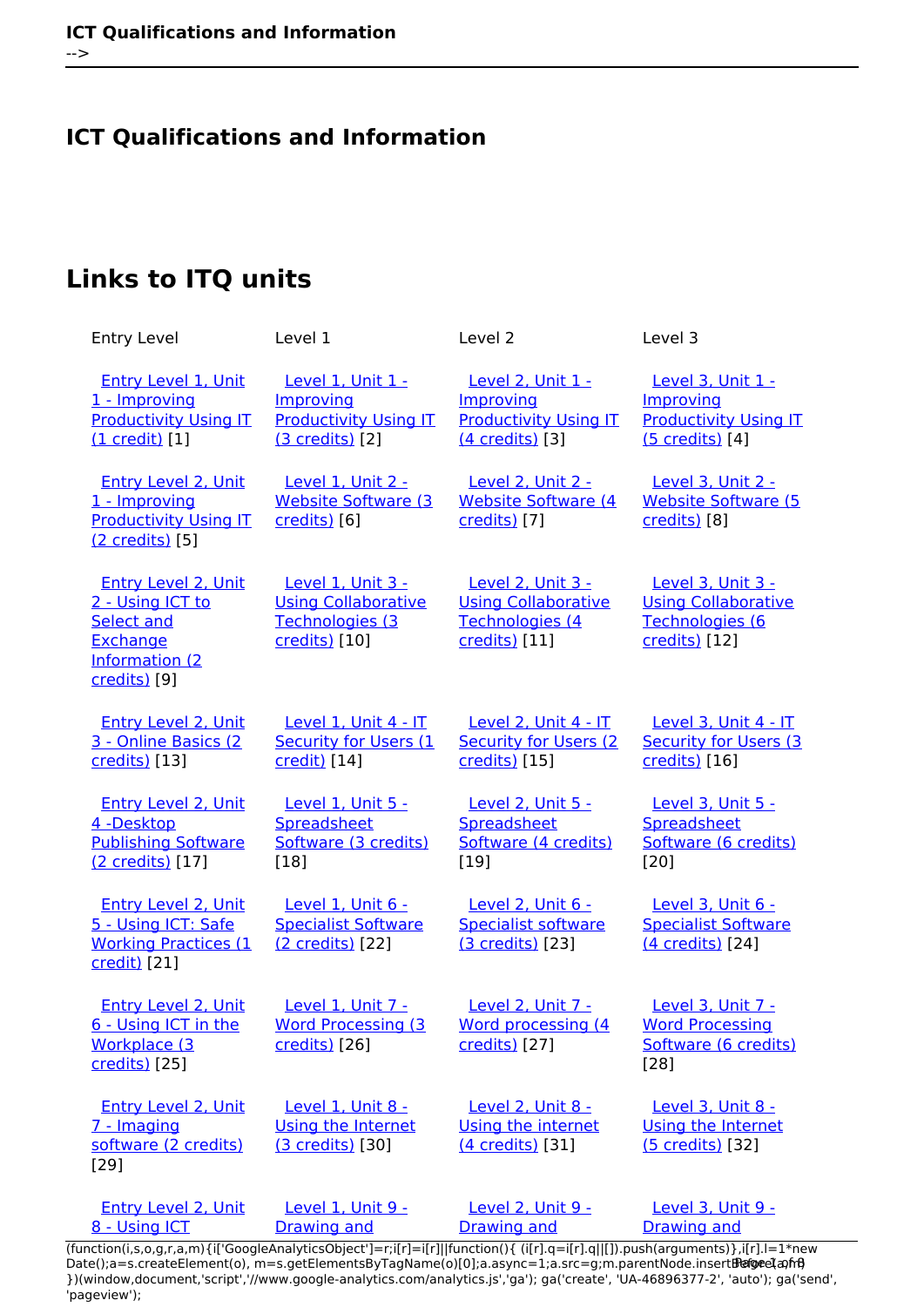### **ICT Qualifications and Information**

-->

[77]

[Equipment in a](https://theingots.org/community/siel2u8) [Work Place \(2](https://theingots.org/community/siel2u8) [credits\)](https://theingots.org/community/siel2u8) [33] [planning \(2 credits\)](https://theingots.org/community/sil1u9) [34] [planning \(3 credits\)](https://theingots.org/community/sil2u9) [35] [Planning Software](https://theingots.org/community/sil3u9) [\(4 credits\)](https://theingots.org/community/sil3u9) [36] [Entry Level 2, Unit](https://theingots.org/community/siel2u9) [9 - Using Word](https://theingots.org/community/siel2u9) [Processing Software](https://theingots.org/community/siel2u9) [\(2 credits\)](https://theingots.org/community/siel2u9) [37] [Level 1, Unit 10 -](https://theingots.org/community/sil1u10) [Presentation](https://theingots.org/community/sil1u10) [Software \(3 credits\)](https://theingots.org/community/sil1u10) [38] [Level 2, Unit 10 -](https://theingots.org/community/sil2u10) [Presentation](https://theingots.org/community/sil2u10) [software \(4 credits\)](https://theingots.org/community/sil2u10) [39] [Level 3, Unit 10 -](https://theingots.org/community/sil3u10) [Presentation](https://theingots.org/community/sil3u10) [Software \(6 credits\)](https://theingots.org/community/sil3u10) [40] [Entry Level 2, Unit](https://theingots.org/community/siel2u10) [10 - ICT for](https://theingots.org/community/siel2u10) [Employment \(1](https://theingots.org/community/siel2u10) [credit\)](https://theingots.org/community/siel2u10) [41] [Level 1, Unit 11 -](https://theingots.org/community/sil1u11) [Database Software](https://theingots.org/community/sil1u11) [\(3 credits\)](https://theingots.org/community/sil1u11) [42] [Level 2, Unit 11 -](https://theingots.org/community/sil2u11) [Database software](https://theingots.org/community/sil2u11) [\(4 credits\)](https://theingots.org/community/sil2u11) [43] [Level 3, Unit 11 -](https://theingots.org/community/sil3u11) [Database Software](https://theingots.org/community/sil3u11) [\(6 credits\)](https://theingots.org/community/sil3u11) [44] [Entry Level 2, Unit](https://theingots.org/community/siel2u11) [11 - Audio and](https://theingots.org/community/siel2u11) [Video Software \(2](https://theingots.org/community/siel2u11) [credits\)](https://theingots.org/community/siel2u11) [45] [Level 1, Unit 12 -](https://theingots.org/community/sil1u12) [Desktop Publishing](https://theingots.org/community/sil1u12) [Software \(3 credits\)](https://theingots.org/community/sil1u12) [46] [Level 2, Unit 12 -](https://theingots.org/community/sil2u12) [Desktop Publishing](https://theingots.org/community/sil2u12) [Software \(4 credits\)](https://theingots.org/community/sil2u12) [47] [Level 3, Unit 12 -](https://theingots.org/community/sil3u12) [Desktop Publishing](https://theingots.org/community/sil3u12) [Software \(5 credits\)](https://theingots.org/community/sil3u12) [48] [Entry Level 2, Unit](https://theingots.org/community/siel2u12) [12 - Presentation](https://theingots.org/community/siel2u12) [Software \(2 credits\)](https://theingots.org/community/siel2u12) [49] [Level 1, Unit 13 -](https://theingots.org/community/sil1u13) [Using Email \(2](https://theingots.org/community/sil1u13) [credits\)](https://theingots.org/community/sil1u13) [50] [Level 2, Unit 13 -](https://theingots.org/community/sil2u13) [Using Email \(3](https://theingots.org/community/sil2u13) [credits\)](https://theingots.org/community/sil2u13) [51] [Level 3, Unit 13 -](https://theingots.org/community/sil3u13) [Using Email \(3](https://theingots.org/community/sil3u13) [credits\)](https://theingots.org/community/sil3u13) [52] [Entry Level 3, Unit](https://theingots.org/community/siel3u1) [1 - Improving](https://theingots.org/community/siel3u1) [Productivity Using IT](https://theingots.org/community/siel3u1) [\(3 credits\)](https://theingots.org/community/siel3u1) [53] [Level 1, Unit 14 -](https://theingots.org/community/sil1U14) [Audio Software \(2](https://theingots.org/community/sil1U14) [credits\)](https://theingots.org/community/sil1U14) [54] [Level 2, Unit 14 -](https://theingots.org/community/sil2u14) [Audio Software \(3](https://theingots.org/community/sil2u14) [credits\)](https://theingots.org/community/sil2u14) [55] [Level 3, Unit 14 -](https://theingots.org/community/sil3u14) [Audio Software \(4](https://theingots.org/community/sil3u14) [credits\)](https://theingots.org/community/sil3u14) [56] [Entry Level 3, Unit](https://theingots.org/community/siel3u2) [2 - Online Basics \(1](https://theingots.org/community/siel3u2) [credit\)](https://theingots.org/community/siel3u2) [57] [Level 1, Unit 15 -](https://theingots.org/community/sil1u15) [Imaging Software \(3](https://theingots.org/community/sil1u15) [credits\)](https://theingots.org/community/sil1u15) [58] [Level 2, Unit 15 -](https://theingots.org/community/sil2u15) [Imaging Software \(4](https://theingots.org/community/sil2u15) [credits\)](https://theingots.org/community/sil2u15) [59] [Level 3, Unit 15 -](https://theingots.org/community/sil3u15) [Imaging Software \(5](https://theingots.org/community/sil3u15) [credits\)](https://theingots.org/community/sil3u15) [60] [Entry Level 3, Unit](https://theingots.org/community/siel3u3) [3 - Desktop](https://theingots.org/community/siel3u3) [Publishing Software](https://theingots.org/community/siel3u3) [\(2 credits\)](https://theingots.org/community/siel3u3) [61] [Level 1, Unit 16 -](https://theingots.org/community/sil1u16) [IT Communication](https://theingots.org/community/sil1u16) [Fundamentals \(2](https://theingots.org/community/sil1u16) [credits\)](https://theingots.org/community/sil1u16) [62] [Level 2, Unit 16 -](https://theingots.org/community/sil2u16) [IT Communication](https://theingots.org/community/sil2u16) [Fundamentals \(2](https://theingots.org/community/sil2u16) [credits\)](https://theingots.org/community/sil2u16) [63] [Level 3, Unit 17 -](https://theingots.org/community/sil3u17) [Video Software \(4](https://theingots.org/community/sil3u17) [credits\)](https://theingots.org/community/sil3u17) [64] [Entry Level 3, Unit](https://theingots.org/community/siel3u_noprogression_1169) [4 - Displaying](https://theingots.org/community/siel3u_noprogression_1169) [Information Using](https://theingots.org/community/siel3u_noprogression_1169) [ICT \(3 credits\)](https://theingots.org/community/siel3u_noprogression_1169) [65] [Level 1, Unit 17 -](https://theingots.org/community/sil1u17) [Video Software \(2](https://theingots.org/community/sil1u17) [credits\)](https://theingots.org/community/sil1u17) [66] [Level 2, Unit 17 -](https://theingots.org/community/sil2u17) [Video Software \(3](https://theingots.org/community/sil2u17) [credits\)](https://theingots.org/community/sil2u17) [67] [Level 3, Unit 23 -](https://theingots.org/community/sil3u23) [Multimedia Software](https://theingots.org/community/sil3u23) [\(6 credits\)](https://theingots.org/community/sil3u23) [68] [Entry Level 3, Unit](https://theingots.org/community/siel3u5) [5 - Using ICT to Find](https://theingots.org/community/siel3u5) [Information \(3](https://theingots.org/community/siel3u5) [credits\)](https://theingots.org/community/siel3u5) [69] [Level 1, Unit 18 -](https://theingots.org/community/sil1u18) [IT Software](https://theingots.org/community/sil1u18) [Fundamentals \(3](https://theingots.org/community/sil1u18) [credits\)](https://theingots.org/community/sil1u18) [70] [Level 2, Unit 18 -](https://theingots.org/community/sil2u18) [IT Software](https://theingots.org/community/sil2u18) [Fundamentals \(3](https://theingots.org/community/sil2u18) [credits\)](https://theingots.org/community/sil2u18) [71] [Level 3, Unit 24 -](https://theingots.org/community/sil3u24) [Additive](https://theingots.org/community/sil3u24) [Manufacture \(6](https://theingots.org/community/sil3u24) [credits\)](https://theingots.org/community/sil3u24) [72] [Entry Level 3, Unit](https://theingots.org/community/siel3u6) [6 - Communicating](https://theingots.org/community/siel3u6) [Information Using](https://theingots.org/community/siel3u6) [ICT \(3 credits\)](https://theingots.org/community/siel3u6) [73] [Level 1, Unit 19 -](https://theingots.org/community/sil1u19) [IT User](https://theingots.org/community/sil1u19) [Fundamentals \(3](https://theingots.org/community/sil1u19) [credits\)](https://theingots.org/community/sil1u19) [74] [Level 2, Unit 19 -](https://theingots.org/community/sil2u19) [IT User](https://theingots.org/community/sil2u19) [Fundamentals \(3](https://theingots.org/community/sil2u19) [credits\)](https://theingots.org/community/sil2u19) [75] [Level 3, Unit 27 -](https://theingots.org/community/sil3u27) [Design Software \(5](https://theingots.org/community/sil3u27) [credits\)](https://theingots.org/community/sil3u27) [76] [Entry Level 3, Unit](https://theingots.org/community/siel3u7) [7 - Producing Charts](https://theingots.org/community/siel3u7) [Using ICT \(3 credits\)](https://theingots.org/community/siel3u7) [Level 1, Unit 20 -](https://theingots.org/community/sil1u20) **[Using Mobile IT](https://theingots.org/community/sil1u20)** [Devices \(2 credits\)](https://theingots.org/community/sil1u20) [Level 2, Unit 20 -](https://theingots.org/community/sil2u20) [Using Mobile IT](https://theingots.org/community/sil2u20) [Devices \(2 credits\)](https://theingots.org/community/sil2u20) [Level 3, Unit 28 -](https://theingots.org/community/sil3U28) [Optimise IT System](https://theingots.org/community/sil3U28) [Performance \(5](https://theingots.org/community/sil3U28)

(function(i,s,o,g,r,a,m){i['GoogleAnalyticsObject']=r;i[r]=i[r]||function(){ (i[r].q=i[r].q||[]).push(arguments)},i[r].l=1\*new Date();a=s.createElement(o), m=s.getElementsByTagName(o)[0];a.async=1;a.src=g;m.parentNode.insertBහ@eේ a,mff} })(window,document,'script','//www.google-analytics.com/analytics.js','ga'); ga('create', 'UA-46896377-2', 'auto'); ga('send', 'pageview');

[79]

[credits\)](https://theingots.org/community/sil3U28) [80]

[78]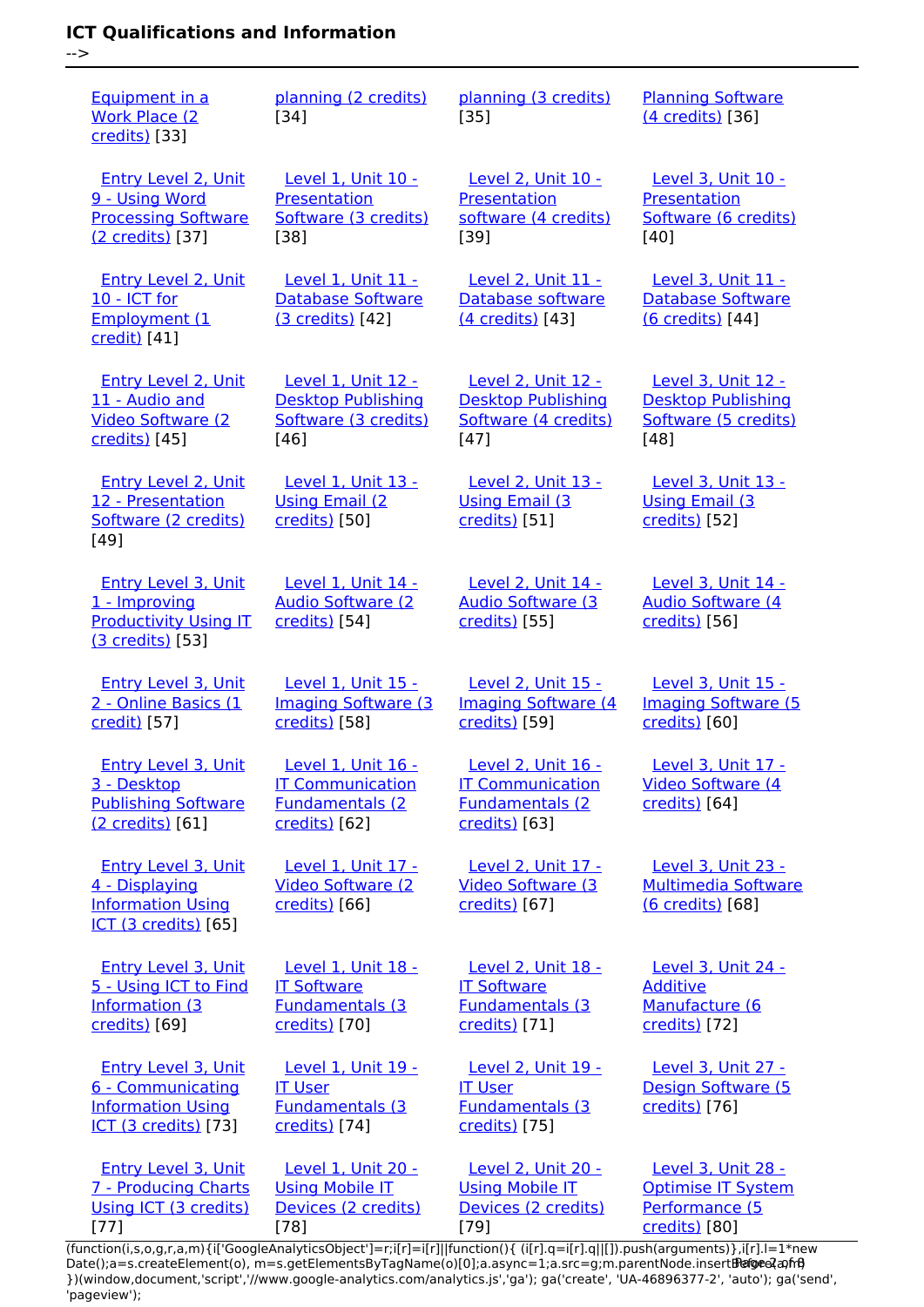-->

 [Entry Level 3, Unit](https://theingots.org/community/siel3u4) [8 - IT Security for](https://theingots.org/community/siel3u4) [users \(1 credit\)](https://theingots.org/community/siel3u4) [81] [Level 1, Unit 21 -](https://theingots.org/community/sil1u21) [Data Management](https://theingots.org/community/sil1u21) [Software \(2 credits\)](https://theingots.org/community/sil1u21) [82] [Level 2, Unit 21 -](https://theingots.org/community/sil2u21) [Data Management](https://theingots.org/community/sil2u21) [Software \(3 credits\)](https://theingots.org/community/sil2u21) [83] [Level 3, Unit 29 -](https://theingots.org/community/sil3u29) [Set Up an IT System](https://theingots.org/community/sil3u29) [\(5 credits\)](https://theingots.org/community/sil3u29) [84] [Entry Level 3, Unit](https://theingots.org/community/siel3u10) [10 - Presentation](https://theingots.org/community/siel3u10) [software \(2 credits\)](https://theingots.org/community/siel3u10) [85] [Level 1, Unit 22-](https://theingots.org/community/sil1u22) [Understanding the](https://theingots.org/community/sil1u22) [social and](https://theingots.org/community/sil1u22) [environmental](https://theingots.org/community/sil1u22) [impact of](https://theingots.org/community/sil1u22) [architecture and](https://theingots.org/community/sil1u22) [construction \(3](https://theingots.org/community/sil1u22) [credits\)](https://theingots.org/community/sil1u22) [86] [Level 2, Unit 22](https://theingots.org/community/sil2u22) [-Understanding the](https://theingots.org/community/sil2u22) [social and](https://theingots.org/community/sil2u22) [environmental](https://theingots.org/community/sil2u22) [impact of](https://theingots.org/community/sil2u22) [architecture and](https://theingots.org/community/sil2u22) [construction \(4](https://theingots.org/community/sil2u22) [credits\)](https://theingots.org/community/sil2u22) [87] [Level 3, Unit 32 -](https://theingots.org/community/sil3u32) **[Computerised](https://theingots.org/community/sil3u32)** [Accounting](https://theingots.org/community/sil3u32) [Software \(5 credits\)](https://theingots.org/community/sil3u32) [88] [Entry Level 3, Unit](https://theingots.org/community/siel3u15) [15 - Imaging](https://theingots.org/community/siel3u15) [Software \(2 credits\)](https://theingots.org/community/siel3u15) [89] [Level 1, Unit 23 -](https://theingots.org/community/sil1u23) [Multimedia Software](https://theingots.org/community/sil1u23) [\(3 credits\)](https://theingots.org/community/sil1u23) [90] [Level 2, Unit 23 -](https://theingots.org/community/sil2u23) [Multimedia Software](https://theingots.org/community/sil2u23) [\(4 credits\)](https://theingots.org/community/sil2u23) [91] [Level 3, Unit 33 -](https://theingots.org/community/sil3u33) [Application](https://theingots.org/community/sil3u33) [Development Using](https://theingots.org/community/sil3u33) **[Project](https://theingots.org/community/sil3u33)** [Management](https://theingots.org/community/sil3u33) [Methods \(6 credits\)](https://theingots.org/community/sil3u33) [92] [Entry Level 3, Unit](https://theingots.org/community/siel3u20) [20 - Introduction to](https://theingots.org/community/siel3u20) [Using mobile IT](https://theingots.org/community/siel3u20) [devices \(2 credits\)](https://theingots.org/community/siel3u20) [93] [Level 1, Unit 24 -](https://theingots.org/community/sil1u24) [Additive](https://theingots.org/community/sil1u24) [Manufacture \(3](https://theingots.org/community/sil1u24) [credits\)](https://theingots.org/community/sil1u24) [94] [Level 2, Unit 24 -](https://theingots.org/community/sil2u24) [Additive](https://theingots.org/community/sil2u24) [Manufacture \(3](https://theingots.org/community/sil2u24) [credits\)](https://theingots.org/community/sil2u24) [95] [Level 3, Unit 37 -](https://theingots.org/community/sil3u37) [Internet of Things \(6](https://theingots.org/community/sil3u37) [credits\)](https://theingots.org/community/sil3u37) [96] [Entry Level 3, Unit](https://theingots.org/community/siel3u25) [25 - Developing](https://theingots.org/community/siel3u25) [Computer Games](https://theingots.org/community/siel3u25) [and Puzzles \(3](https://theingots.org/community/siel3u25) [credits\)](https://theingots.org/community/siel3u25) [97] [Level 1, Unit 25 -](https://theingots.org/community/sil1u25) **[Developing](https://theingots.org/community/sil1u25)** [Computer Games](https://theingots.org/community/sil1u25) [and Puzzles \(4](https://theingots.org/community/sil1u25) [credits\)](https://theingots.org/community/sil1u25) [98] [Level 2, Unit 25 -](https://theingots.org/community/sil2u25) **[Developing](https://theingots.org/community/sil2u25)** [Computer Games](https://theingots.org/community/sil2u25) [and Puzzles \(4](https://theingots.org/community/sil2u25) [credits\)](https://theingots.org/community/sil2u25) [99] [Level 3, Unit 40 -](https://theingots.org/community/sil3u40) [Cloud Based](https://theingots.org/community/sil3u40) [Services and](https://theingots.org/community/sil3u40) [Applications \(5](https://theingots.org/community/sil3u40) [credits\)](https://theingots.org/community/sil3u40) [100] [Entry Level 3, Unit](https://theingots.org/community/siel3u26) [26 - Computer](https://theingots.org/community/siel3u26) **[Games](https://theingots.org/community/siel3u26)** [Development \(3](https://theingots.org/community/siel3u26) [credits\)](https://theingots.org/community/siel3u26) [101] [Level 1, Unit 26 -](https://theingots.org/community/sil1u26) [Computer Games](https://theingots.org/community/sil1u26) [Development \(3](https://theingots.org/community/sil1u26) [credits\)](https://theingots.org/community/sil1u26) [102] [Level 2, Unit 26 -](https://theingots.org/community/sil2u26) [Computer Games](https://theingots.org/community/sil2u26) [Development \(4](https://theingots.org/community/sil2u26) [credits\)](https://theingots.org/community/sil2u26) [103] [Level 3, Unit 41 -](https://theingots.org/community/sil3u41) [Cloud Based](https://theingots.org/community/sil3u41) [Systems and](https://theingots.org/community/sil3u41) [Security \(5 credits\)](https://theingots.org/community/sil3u41) [104] [Entry Level 3, Unit](https://theingots.org/community/siel3u28) [28 - Personal](https://theingots.org/community/siel3u28) [information](https://theingots.org/community/siel3u28) [management](https://theingots.org/community/siel3u28) [software \(1 credit\)](https://theingots.org/community/siel3u28) [105] [Level 1, Unit 27 -](https://theingots.org/community/sil1u27) [Design Software \(3](https://theingots.org/community/sil1u27) [credits\)](https://theingots.org/community/sil1u27) [106] [Level 2, Unit 27 -](https://theingots.org/community/sil2u27) [Design Software \(4](https://theingots.org/community/sil2u27) [credits\)](https://theingots.org/community/sil2u27) [107] [Level 3, Unit 42 -](https://theingots.org/community/sil3u42) [Undertaking a](https://theingots.org/community/sil3u42) [RealWorld Project \(5](https://theingots.org/community/sil3u42) [credits\)](https://theingots.org/community/sil3u42) [108] [Level 1, Unit 28 -](https://theingots.org/community/sil1u28) [Optimise IT System](https://theingots.org/community/sil1u28) [Performance \(2](https://theingots.org/community/sil1u28) [credits\)](https://theingots.org/community/sil1u28) [109] [Level 2, Unit 28 -](https://theingots.org/community/sil2u28) [Optimise IT System](https://theingots.org/community/sil2u28) [Performance \(4](https://theingots.org/community/sil2u28) [credits\)](https://theingots.org/community/sil2u28) [110] [Level 3, Unit 44 -](https://theingots.org/community/sil3u44) [Bespoke Software](https://theingots.org/community/sil3u44) [\(4 credits\)](https://theingots.org/community/sil3u44) [111] [Level 1, Unit 29 -](https://theingots.org/community/sil1u29) [Set Up an IT System](https://theingots.org/community/sil1u29) [Level 2, Unit 29 -](https://theingots.org/community/sil2u29) [Set Up an IT System](https://theingots.org/community/sil2u29) [Level 3, Unit 57 -](https://theingots.org/community/sil3u57) **[Networking](https://theingots.org/community/sil3u57)** 

(function(i,s,o,g,r,a,m){i['GoogleAnalyticsObject']=r;i[r]=i[r]||function(){ (i[r].q=i[r].q||[]).push(arguments)},i[r].l=1\*new Date();a=s.createElement(o), m=s.getElementsByTagName(o)[0];a.async=1;a.src=g;m.parentNode.insertBeforea?a,fn9 })(window,document,'script','//www.google-analytics.com/analytics.js','ga'); ga('create', 'UA-46896377-2', 'auto'); ga('send', 'pageview');

[\(4 credits\)](https://theingots.org/community/sil2u29) [113]

[Fundamentals \(5](https://theingots.org/community/sil3u57) [credits\)](https://theingots.org/community/sil3u57) [114]

[\(3 credits\)](https://theingots.org/community/sil1u29) [112]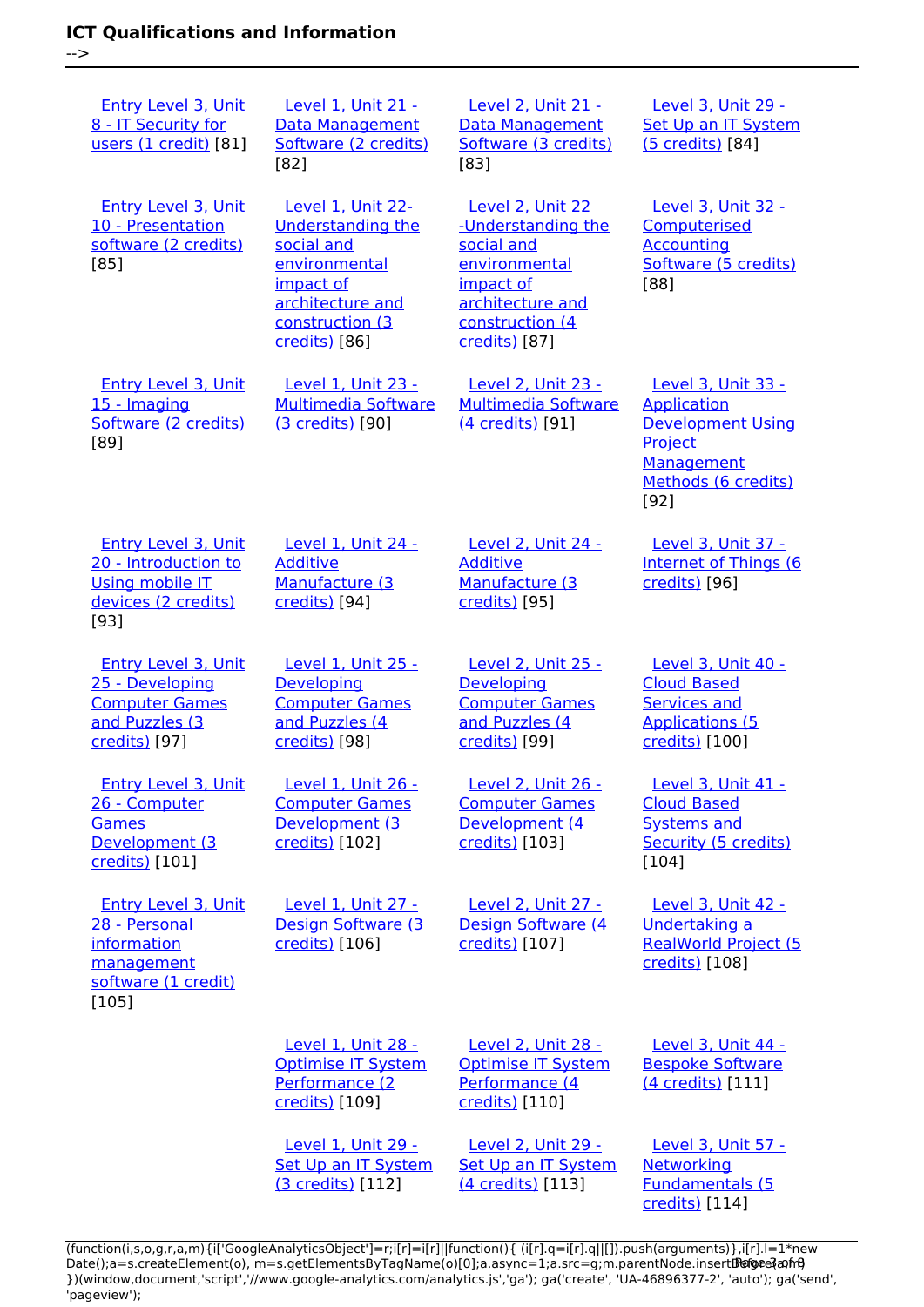[Level 1, Unit 30 -](https://theingots.org/community/sil1u30) [CAD \(3 credits\)](https://theingots.org/community/sil1u30) [115] [Level 2, Unit 30 -](https://theingots.org/community/sil2u30) [CAD \(3 credits\)](https://theingots.org/community/sil2u30) [116] [Level 3, Unit 60 -](https://theingots.org/community/sil3u60) [Cisco CCNA 1 –](https://theingots.org/community/sil3u60) [Introduction to](https://theingots.org/community/sil3u60) [Networks \(6 credits\)](https://theingots.org/community/sil3u60) [117] [Level 1, Unit 31 -](https://theingots.org/community/sil1u31) [Internet Safety for](https://theingots.org/community/sil1u31) [IT users \(3 credits\)](https://theingots.org/community/sil1u31) [118] [Level 2, Unit 32 -](https://theingots.org/community/sil2u32) **[Computerised](https://theingots.org/community/sil2u32) [Accounting](https://theingots.org/community/sil2u32)** [Software \(3 credits\)](https://theingots.org/community/sil2u32) [119] [Level 3, Unit 61 -](https://theingots.org/community/sil3u61) [Cisco CCNA 2 –](https://theingots.org/community/sil3u61) [Routing and](https://theingots.org/community/sil3u61) [Switching \(6 credits\)](https://theingots.org/community/sil3u61) [120] [Level 1, Unit 32 -](https://theingots.org/community/sil1u32) **[Computerised](https://theingots.org/community/sil1u32)** [Accounting](https://theingots.org/community/sil1u32) [Software \(2 credits\)](https://theingots.org/community/sil1u32) [121] [Level 2, Unit 33 -](https://theingots.org/community/sil2u33) **[Application](https://theingots.org/community/sil2u33)** [Development Using](https://theingots.org/community/sil2u33) [Project](https://theingots.org/community/sil2u33) **[Management](https://theingots.org/community/sil2u33)** [Methods \(4 credits\)](https://theingots.org/community/sil2u33) [122] [Level 3, Unit 62 -](https://theingots.org/community/sil3u62) [Cisco CCNA 3 –](https://theingots.org/community/sil3u62) [Scaling Networks \(6](https://theingots.org/community/sil3u62) [credits\)](https://theingots.org/community/sil3u62) [123] [Level 1, Unit 36 -](https://theingots.org/community/sil1u36) [Financial Modelling](https://theingots.org/community/sil1u36) [\(3 credits\)](https://theingots.org/community/sil1u36) [124] [Level 2, Unit 34 -](https://theingots.org/community/sil2u34) [Developing skills for](https://theingots.org/community/sil2u34) [project](https://theingots.org/community/sil2u34) [management \(4](https://theingots.org/community/sil2u34) [credits\)](https://theingots.org/community/sil2u34) [125] [Level 3, Unit 63 -](https://theingots.org/community/sil3u63) [Cisco CCNA 4 –](https://theingots.org/community/sil3u63) **[Connecting](https://theingots.org/community/sil3u63)** [Networks \(6 credits\)](https://theingots.org/community/sil3u63) [126] [Level 1, Unit 50 -](https://theingots.org/community/sil1u50) [Developing skills for](https://theingots.org/community/sil1u50) [remote working \(3](https://theingots.org/community/sil1u50) [credits\)](https://theingots.org/community/sil1u50) [127] [Level 2, Unit 35 -](https://theingots.org/community/sil2u35) [Using Project](https://theingots.org/community/sil2u35) **[Management](https://theingots.org/community/sil2u35)** [Software \(4 credits\)](https://theingots.org/community/sil2u35) [128] [Level 3, Unit 64 -](https://theingots.org/community/sil3u64) [Cisco – CCNA](https://theingots.org/community/sil3u64) [Security \(6 credits\)](https://theingots.org/community/sil3u64) [129] [Level 1, Unit 51 -](https://theingots.org/community/sil1u51) **[Effectiveness](https://theingots.org/community/sil1u51)** [communication](https://theingots.org/community/sil1u51) [using remote](https://theingots.org/community/sil1u51) [systems \(4 credits\)](https://theingots.org/community/sil1u51) [130] [Level 2, Unit 50 -](https://theingots.org/community/sil2u50) [Developing skills for](https://theingots.org/community/sil2u50) [remote working \(3](https://theingots.org/community/sil2u50) [credits\)](https://theingots.org/community/sil2u50) [131] [Level 3, Unit 65 -](https://theingots.org/community/sil3u65) [Cisco –](https://theingots.org/community/sil3u65) **[CyberSecurity](https://theingots.org/community/sil3u65)** [Essentials \(6](https://theingots.org/community/sil3u65) [credits\)](https://theingots.org/community/sil3u65) [132] [Level 1, Unit 102 -](https://theingots.org/community/sil1u102) [Digital Editing and](https://theingots.org/community/sil1u102) [Publishing \(4](https://theingots.org/community/sil1u102) [credits\)](https://theingots.org/community/sil1u102) [133] [Level 2, Unit 51 -](https://theingots.org/community/sil2u51) **[Effectiveness](https://theingots.org/community/sil2u51)** [communication](https://theingots.org/community/sil2u51) [using remote](https://theingots.org/community/sil2u51) [systems \(4 credits\)](https://theingots.org/community/sil2u51) [134] [Level 3, Unit 66 -](https://theingots.org/community/sil3u66) [Cisco – IT Essentials](https://theingots.org/community/sil3u66) [\(6 credits\)](https://theingots.org/community/sil3u66) [135] [Level 1, Unit 103 -](https://theingots.org/community/sil1u103) [Digital Modelling \(4](https://theingots.org/community/sil1u103) [credits\)](https://theingots.org/community/sil1u103) [136] [DELLevel 2, Unit](https://theingots.org/community/sil2u70) [70 - Understanding](https://theingots.org/community/sil2u70) [of Cyber Security](https://theingots.org/community/sil2u70) [and Online Threats](https://theingots.org/community/sil2u70) [\(3 credits\)](https://theingots.org/community/sil2u70) [137] [Level 3, Unit 67 -](https://theingots.org/community/sil3u67) [Cisco – Networking](https://theingots.org/community/sil3u67) [Essentials \(6](https://theingots.org/community/sil3u67) [credits\)](https://theingots.org/community/sil3u67) [138] [Level 1, Unit 105 -](https://theingots.org/community/sil1u105) [Digital Design and](https://theingots.org/community/sil1u105) [Graphics \(4 credits\)](https://theingots.org/community/sil1u105) [DELLevel 2, Unit](https://theingots.org/community/sil2u71) [71 - Analysing and](https://theingots.org/community/sil2u71) [Evaluating Cyber](https://theingots.org/community/sil2u71)

(function(i,s,o,g,r,a,m){i['GoogleAnalyticsObject']=r;i[r]=i[r]||function(){ (i[r].q=i[r].q||[]).push(arguments)},i[r].l=1\*new Date();a=s.createElement(o), m=s.getElementsByTagName(o)[0];a.async=1;a.src=g;m.parentNode.insertBහ@e4aภfrអ៊ី })(window,document,'script','//www.google-analytics.com/analytics.js','ga'); ga('create', 'UA-46896377-2', 'auto'); ga('send', 'pageview');

[140]

[Threats \(3 credits\)](https://theingots.org/community/sil2u71)

[139]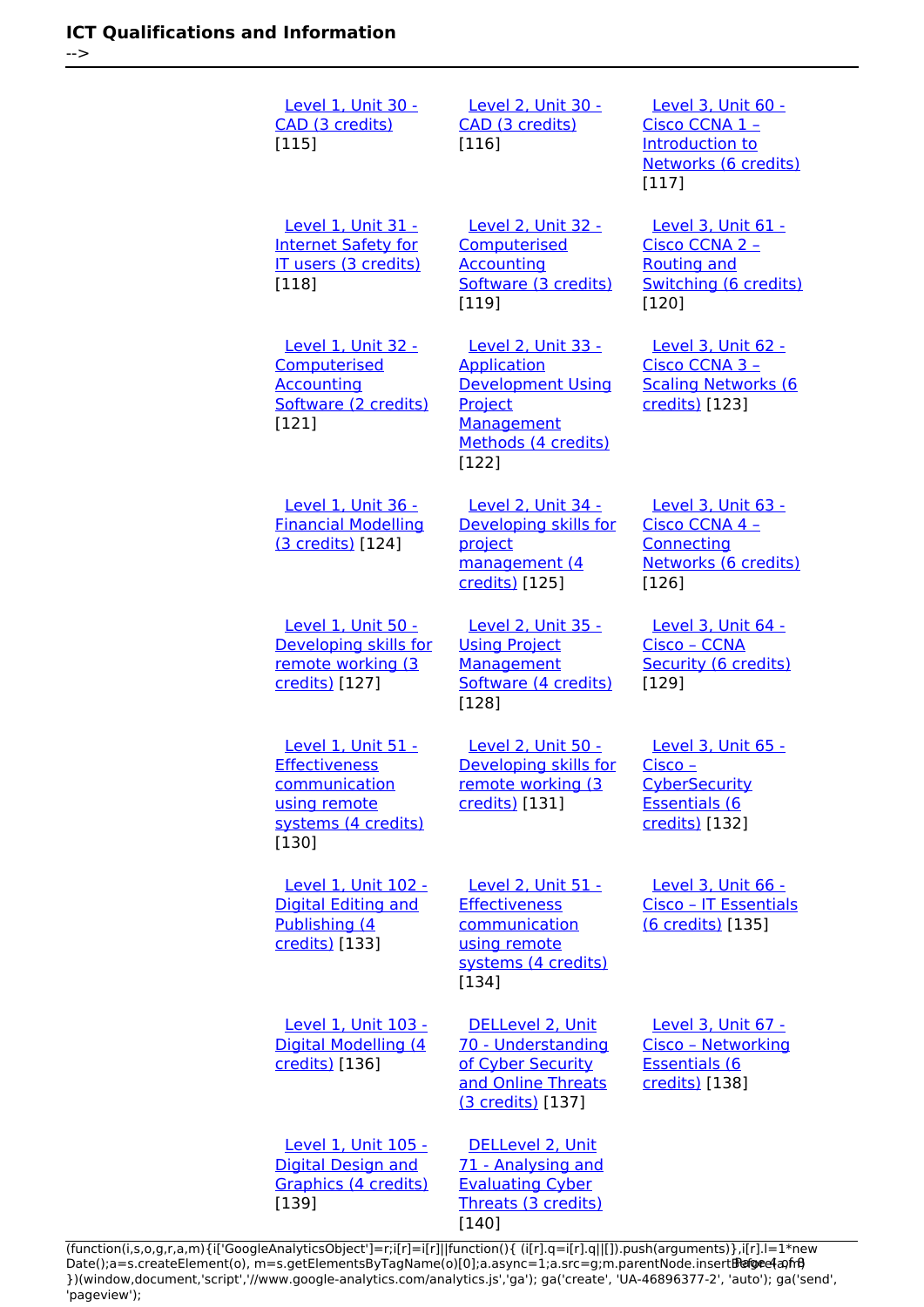[DELLevel 2, Unit](https://theingots.org/community/sil2u72) [72 - Applying and](https://theingots.org/community/sil2u72) [Deploying Security](https://theingots.org/community/sil2u72) [Tools and Best](https://theingots.org/community/sil2u72) [Practice \(3 credits\)](https://theingots.org/community/sil2u72) [141] [DELLevel 2, Unit](https://theingots.org/community/sil2u73) [73 - Extended](https://theingots.org/community/sil2u73) [Project: Securing](https://theingots.org/community/sil2u73) [and Defending](https://theingots.org/community/sil2u73) [Online Systems \(6](https://theingots.org/community/sil2u73) [credits\)](https://theingots.org/community/sil2u73) [142] [Level 2, Unit 80 -](https://theingots.org/community/sil2u80) [Digital Tools and](https://theingots.org/community/sil2u80) **[Best Practice for](https://theingots.org/community/sil2u80) [Project](https://theingots.org/community/sil2u80)** [Management \(5](https://theingots.org/community/sil2u80) [credits\)](https://theingots.org/community/sil2u80) [143] [Level 2, Unit 81 -](https://theingots.org/community/sil2u81) [Digital Safety and](https://theingots.org/community/sil2u81) **[Security Policies](https://theingots.org/community/sil2u81)** [and Procedures \(4](https://theingots.org/community/sil2u81) [credits\)](https://theingots.org/community/sil2u81) [144] [Level 2, Unit 82 -](https://theingots.org/community/sil2u82) [Digital Editing and](https://theingots.org/community/sil2u82) [Publishing \(3](https://theingots.org/community/sil2u82) [credits\)](https://theingots.org/community/sil2u82) [145] [Level 2, Unit 83 -](https://theingots.org/community/sil2u83) [Digital Design and](https://theingots.org/community/sil2u83) [Graphics \(3 credits\)](https://theingots.org/community/sil2u83) [146] [Level 2, Unit 84 -](https://theingots.org/community/sil2u84) [Digital Modelling](https://theingots.org/community/sil2u84) [and Data](https://theingots.org/community/sil2u84) [Management \(3](https://theingots.org/community/sil2u84) [credits\)](https://theingots.org/community/sil2u84) [147] [Level 2, Unit 85 -](https://theingots.org/community/sil2u85) [Virtual Reality and](https://theingots.org/community/sil2u85)

[the Development](https://theingots.org/community/sil2u85) [Life Cycle \(4 credits\)](https://theingots.org/community/sil2u85) [148]

**Source URL:** https://theingots.org/community/ICT\_qualification\_info\_units

(function(i,s,o,g,r,a,m){i['GoogleAnalyticsObject']=r;i[r]=i[r]||function(){ (i[r].q=i[r].q||[]).push(arguments)},i[r].l=1\*new Date();a=s.createElement(o), m=s.getElementsByTagName(o)[0];a.async=1;a.src=g;m.parentNode.insertBefore&a, })(window,document,'script','//www.google-analytics.com/analytics.js','ga'); ga('create', 'UA-46896377-2', 'auto'); ga('send', 'pageview');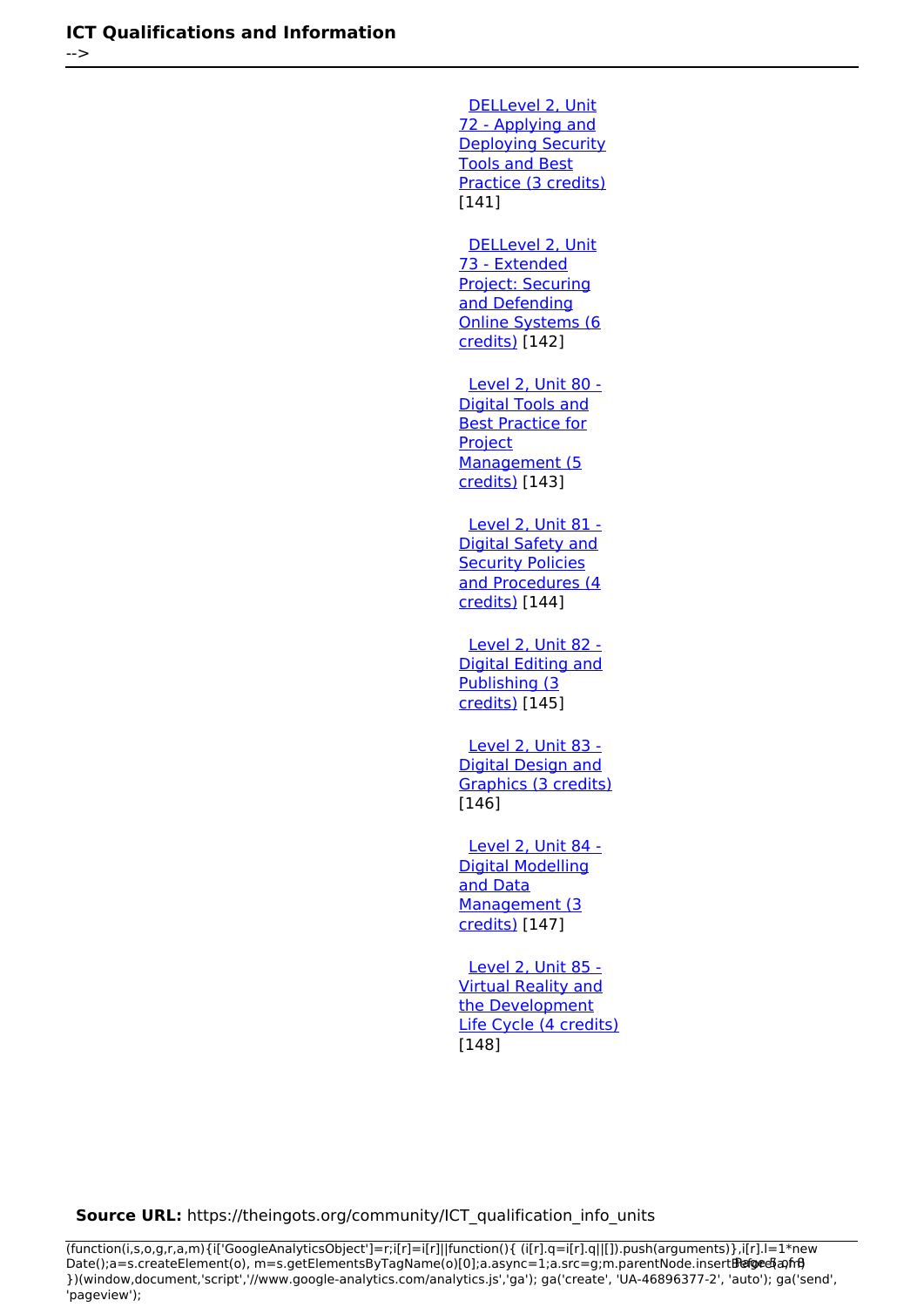-->

**Links** [1] https://theingots.org/community/siel1u1 [2] https://theingots.org/community/sil1u1 [3] https://theingots.org/community/sil2u1 [4] https://theingots.org/community/sil3u1 [5] https://theingots.org/community/siel2u1 [6] https://theingots.org/community/sil1u2 [7] https://theingots.org/community/sil2u2 [8] https://theingots.org/community/sil3u2 [9] https://theingots.org/community/siel2u2 [10] https://theingots.org/community/sil1u3 [11] https://theingots.org/community/sil2u3 [12] https://theingots.org/community/sil3u3 [13] https://theingots.org/community/siel2u3 [14] https://theingots.org/community/sil1u4 [15] https://theingots.org/community/sil2u4 [16] https://theingots.org/community/sil3u4 [17] https://theingots.org/community/siel2u4 [18] https://theingots.org/community/sil1u5 [19] https://theingots.org/community/sil2u5 [20] https://theingots.org/community/sil3u5 [21] https://theingots.org/community/siel2u5 [22] https://theingots.org/community/sil1u6 [23] https://theingots.org/community/sil2u6 [24] https://theingots.org/community/sil3u6 [25] https://theingots.org/community/siel2u6 [26] https://theingots.org/community/sil1u7 [27] https://theingots.org/community/sil2u7 [28] https://theingots.org/community/sil3u7 [29] https://theingots.org/community/siel2u7 [30] https://theingots.org/community/sil1u8 [31] https://theingots.org/community/sil2u8 [32] https://theingots.org/community/sil3u8 [33] https://theingots.org/community/siel2u8 [34] https://theingots.org/community/sil1u9 [35] https://theingots.org/community/sil2u9 [36] https://theingots.org/community/sil3u9 [37] https://theingots.org/community/siel2u9 [38] https://theingots.org/community/sil1u10 [39] https://theingots.org/community/sil2u10 [40] https://theingots.org/community/sil3u10 [41] https://theingots.org/community/siel2u10 [42] https://theingots.org/community/sil1u11 [43] https://theingots.org/community/sil2u11 [44] https://theingots.org/community/sil3u11 [45] https://theingots.org/community/siel2u11 [46] https://theingots.org/community/sil1u12 [47] https://theingots.org/community/sil2u12 [48] https://theingots.org/community/sil3u12 [49] https://theingots.org/community/siel2u12 [50] https://theingots.org/community/sil1u13 [51] https://theingots.org/community/sil2u13 [52] https://theingots.org/community/sil3u13 [53] https://theingots.org/community/siel3u1 [54] https://theingots.org/community/sil1U14 [55] https://theingots.org/community/sil2u14 [56] https://theingots.org/community/sil3u14 [57] https://theingots.org/community/siel3u2

(function(i,s,o,g,r,a,m){i['GoogleAnalyticsObject']=r;i[r]=i[r]||function(){ (i[r].q=i[r].q||[]).push(arguments)},i[r].l=1\*new Date();a=s.createElement(o), m=s.getElementsByTagName(o)[0];a.async=1;a.src=g;m.parentNode.insertBefore&aภfrអ៊ })(window,document,'script','//www.google-analytics.com/analytics.js','ga'); ga('create', 'UA-46896377-2', 'auto'); ga('send', 'pageview');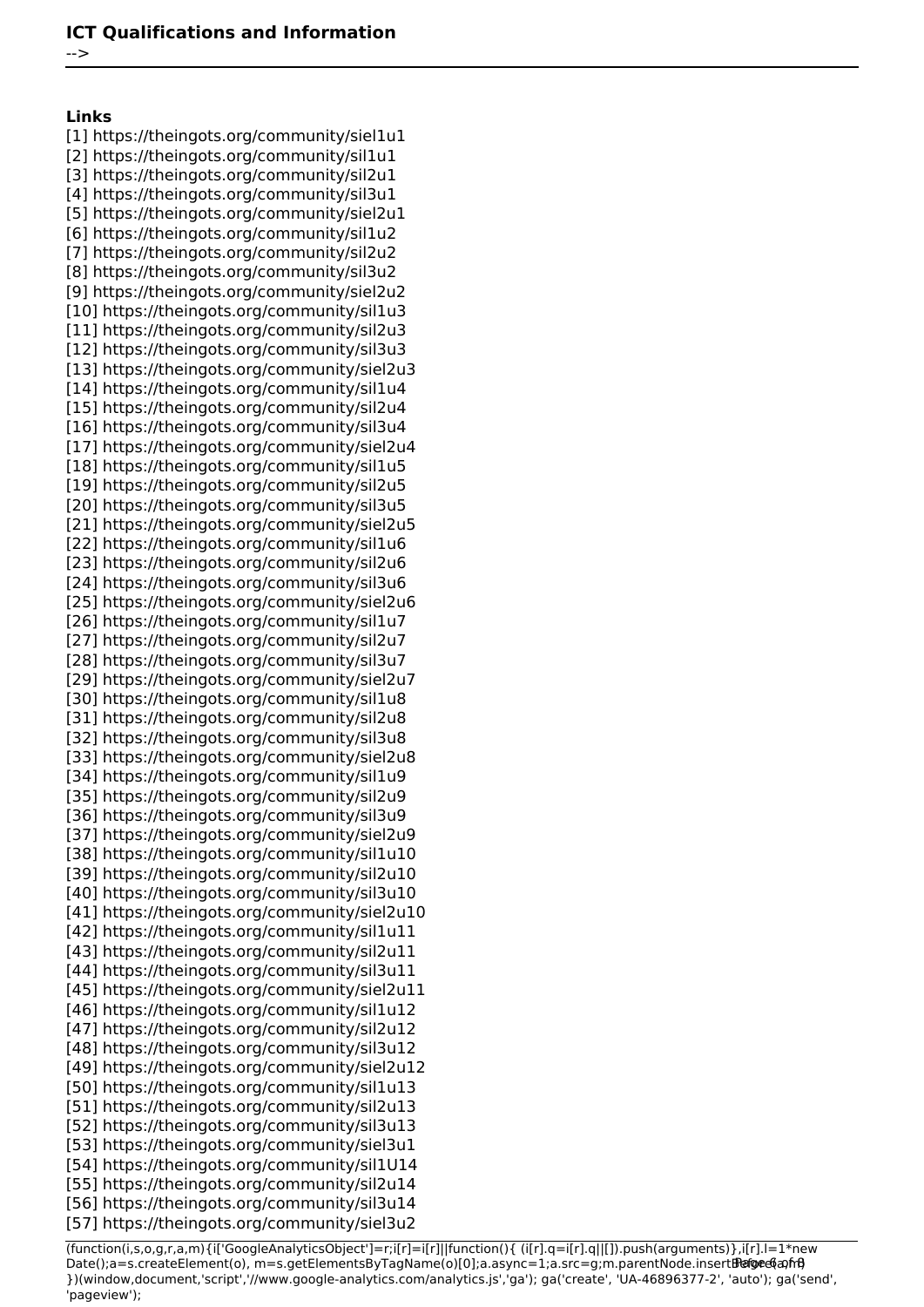#### **ICT Qualifications and Information**

-->

[58] https://theingots.org/community/sil1u15 [59] https://theingots.org/community/sil2u15 [60] https://theingots.org/community/sil3u15 [61] https://theingots.org/community/siel3u3 [62] https://theingots.org/community/sil1u16 [63] https://theingots.org/community/sil2u16 [64] https://theingots.org/community/sil3u17 [65] https://theingots.org/community/siel3u\_noprogression\_1169 [66] https://theingots.org/community/sil1u17 [67] https://theingots.org/community/sil2u17 [68] https://theingots.org/community/sil3u23 [69] https://theingots.org/community/siel3u5 [70] https://theingots.org/community/sil1u18 [71] https://theingots.org/community/sil2u18 [72] https://theingots.org/community/sil3u24 [73] https://theingots.org/community/siel3u6 [74] https://theingots.org/community/sil1u19 [75] https://theingots.org/community/sil2u19 [76] https://theingots.org/community/sil3u27 [77] https://theingots.org/community/siel3u7 [78] https://theingots.org/community/sil1u20 [79] https://theingots.org/community/sil2u20 [80] https://theingots.org/community/sil3U28 [81] https://theingots.org/community/siel3u4 [82] https://theingots.org/community/sil1u21 [83] https://theingots.org/community/sil2u21 [84] https://theingots.org/community/sil3u29 [85] https://theingots.org/community/siel3u10 [86] https://theingots.org/community/sil1u22 [87] https://theingots.org/community/sil2u22 [88] https://theingots.org/community/sil3u32 [89] https://theingots.org/community/siel3u15 [90] https://theingots.org/community/sil1u23 [91] https://theingots.org/community/sil2u23 [92] https://theingots.org/community/sil3u33 [93] https://theingots.org/community/siel3u20 [94] https://theingots.org/community/sil1u24 [95] https://theingots.org/community/sil2u24 [96] https://theingots.org/community/sil3u37 [97] https://theingots.org/community/siel3u25 [98] https://theingots.org/community/sil1u25 [99] https://theingots.org/community/sil2u25 [100] https://theingots.org/community/sil3u40 [101] https://theingots.org/community/siel3u26 [102] https://theingots.org/community/sil1u26 [103] https://theingots.org/community/sil2u26 [104] https://theingots.org/community/sil3u41 [105] https://theingots.org/community/siel3u28 [106] https://theingots.org/community/sil1u27 [107] https://theingots.org/community/sil2u27 [108] https://theingots.org/community/sil3u42 [109] https://theingots.org/community/sil1u28 [110] https://theingots.org/community/sil2u28 [111] https://theingots.org/community/sil3u44 [112] https://theingots.org/community/sil1u29 [113] https://theingots.org/community/sil2u29 [114] https://theingots.org/community/sil3u57 [115] https://theingots.org/community/sil1u30 [116] https://theingots.org/community/sil2u30

(function(i,s,o,g,r,a,m){i['GoogleAnalyticsObject']=r;i[r]=i[r]||function(){ (i[r].q=i[r].q||[]).push(arguments)},i[r].l=1\*new Date();a=s.createElement(o), m=s.getElementsByTagName(o)[0];a.async=1;a.src=g;m.parentNode.insertBහ@ec(a)frB })(window,document,'script','//www.google-analytics.com/analytics.js','ga'); ga('create', 'UA-46896377-2', 'auto'); ga('send', 'pageview');